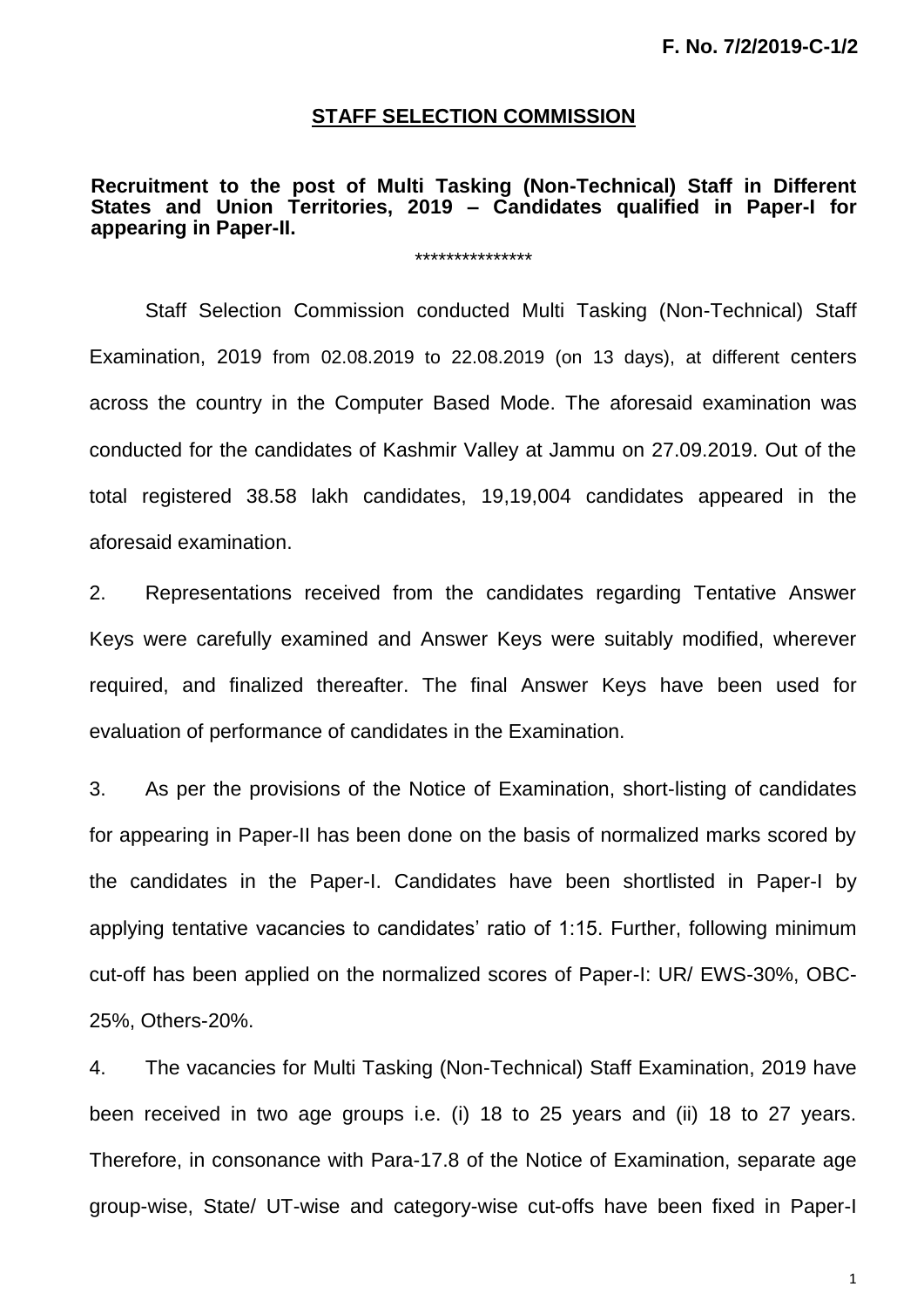also. The candidates who are eligible for both the age-groups have been first considered in the age-group of 18-25 years. Further, as per the provision contained in Para-16.3 of the Notice of Examination, candidates have been shortlisted against the vacancies of only those States/ UTs for which they have given their preference in the online Application Form.

5. Category-wise breakups of candidates provisionally shortlisted on the basis of their performance in the Paper-I for appearing in Paper-II are as follows:

## **i. Candidates qualifying against vacancies in the age-group of 18-25 years:**

|                         | <b>SC</b> | <b>OBC</b> | <b>EWS</b> | UR                          | <b>ESM</b> | OH | HH                      | <b>VH</b> | PwD-<br><b>Others</b> | $\tau$ otal |
|-------------------------|-----------|------------|------------|-----------------------------|------------|----|-------------------------|-----------|-----------------------|-------------|
| Candidates<br>available |           |            |            | 5850 6630 23370 6420 38955* |            |    | 238   1095   1020   885 |           | 315                   | 84778       |

\*Includes 2498 SC, 601 ST, 18381 OBC and 2272 EWS candidates provisionally qualified at UR standard.

### **ii. Candidates qualifying against vacancies in the age-group of 18-27 years:**

|                                                                                                                                  | <b>SC</b> |  | OBC EWS | <b>UR</b> | ESM OH HH VH |                 |  | PwD-<br><b>Others</b> | $\tau$ otal |
|----------------------------------------------------------------------------------------------------------------------------------|-----------|--|---------|-----------|--------------|-----------------|--|-----------------------|-------------|
| $\left \begin{array}{c c} \texttt{Candidates} & 1905 & 2130 & 7410 & 2040 & 11775^* \\ \texttt{available} & \end{array}\right .$ |           |  |         |           | - 44         | 405   300   270 |  | 105                   | 26384       |

\*Includes 788 SC, 174 ST, 3551 OBC and 957 EWS candidates provisionally qualified at UR standard.

6. Category-wise and State/ UT wise cut-off details and number of candidates shortlisted for appearing in Paper-II are as follows:

i. For vacancies in the age-group of 18-25 years are as given in **Annexure-I**.

ii. For vacancies in the age-group of 18-27 years are as given in **Annexure-II**.

7. Candidatures of the following 12 (Twelve) candidates stand cancelled for the examinations of the Commission and therefore, results of these candidates have not been declared:-

|  | 1601111101   2002011051   2202072489   3003609376   3010002346   3206077725 |  |
|--|-----------------------------------------------------------------------------|--|
|  | 4410009043   4410123916   4418007910   5501005393   8201013726   8201023250 |  |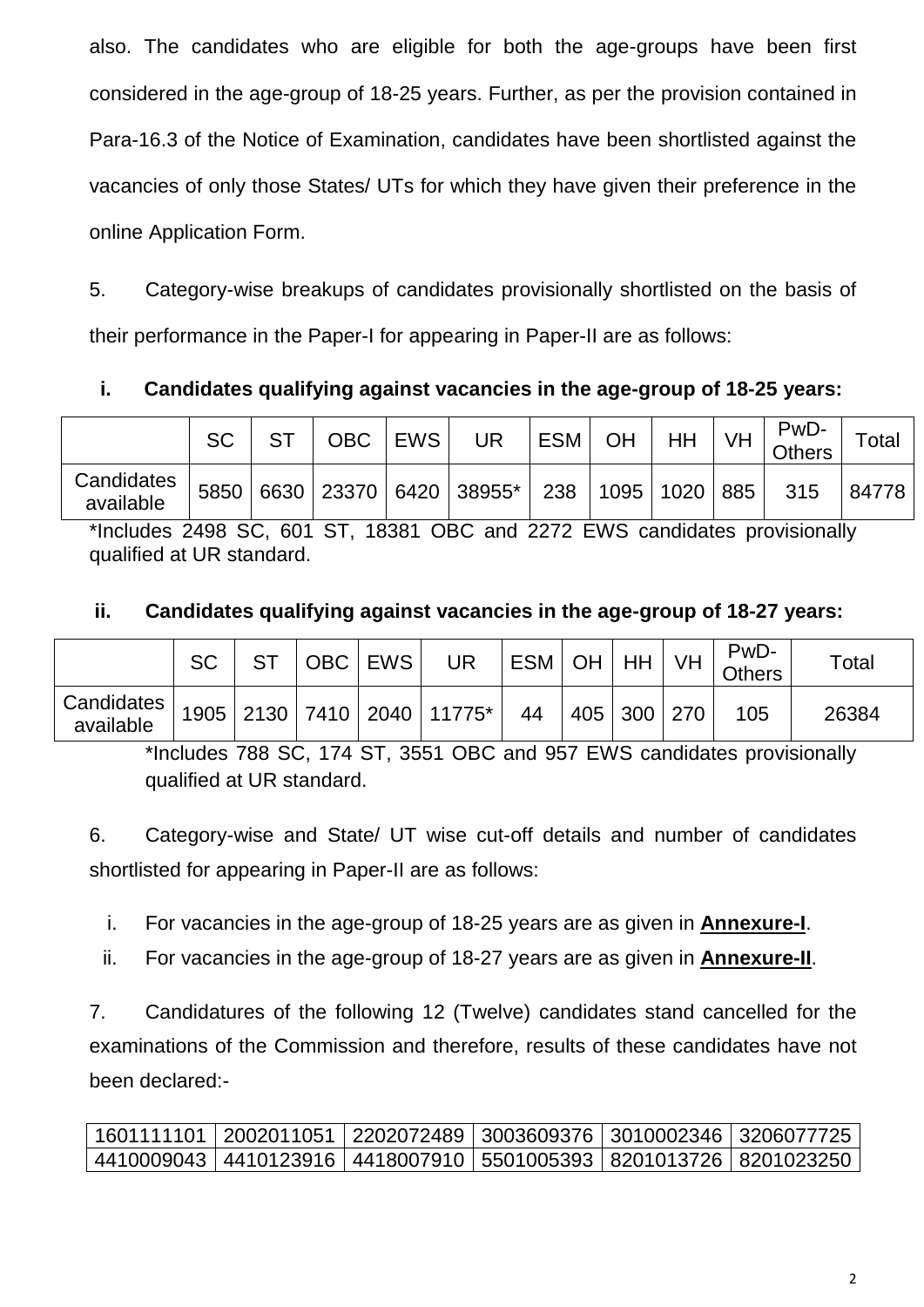#### 8. **Resolution of Tie Cases:-**

In cases where more than one candidate secured the equal aggregate marks, the tie has been resolved by applying the following methods one after another in the given sequence:-

i. Date of birth i.e. the candidate older in age gets preference.

ii. Alphabetical order of the names.

9. Paper-II (Descriptive) is scheduled to be held on 24.11.2019. The status of city of examination and Admission Certificates of the qualified candidates will be uploaded on the websites of the respective Regional Offices approximately 14 days and 04 days, respectively, before the date of Paper-II Examination. However, the candidates who are unable to download their Admission Certificates may contact the concerned Regional Offices immediately. The responsibility for timely download of the Admission Certificates lies solely with the candidates.

10. Marks of the qualified/ non-qualified candidates will be hosted on the website of the Commission shortly.

> (A.K. Mandal) Under Secretary (C-1/2) 05.11.2019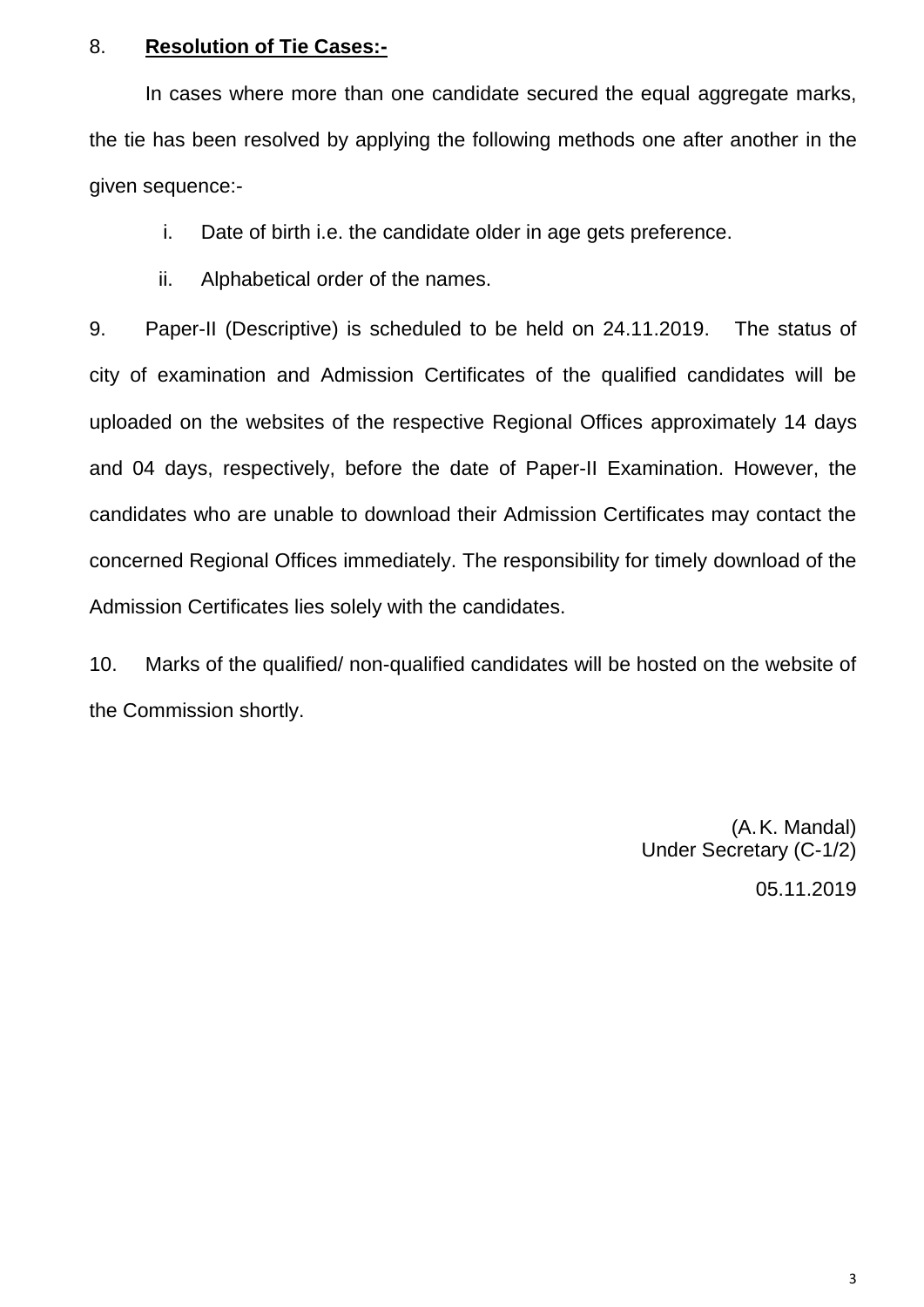# **Annexure-I (Cut-off details for vacancies in the age-group of 18-25 years)**

| <b>Region</b> | <b>State/ UT</b>       | State/       | Category              | <b>Candidate</b> |              | <b>Cut-off Details</b> |
|---------------|------------------------|--------------|-----------------------|------------------|--------------|------------------------|
|               |                        | UT           |                       | <b>Available</b> | <b>Marks</b> | Date of Birth          |
|               |                        | Code         |                       |                  |              | (DD-MM-YYYY)           |
| <b>CR</b>     | <b>BIHAR</b>           |              | <b>EWS</b>            | 270              | 83.9568      | 18-07-1995             |
| <b>CR</b>     | <b>BIHAR</b>           |              | <b>SC</b>             | 270              | 76.26407     | 15-05-1998             |
| <b>CR</b>     | <b>BIHAR</b>           |              | <b>ST</b>             | 345              | 62.5223      | 12-12-1990             |
| <b>CR</b>     | <b>BIHAR</b>           |              | <b>ESM</b>            | 24               | 20.71617     | 05-06-1984             |
| <b>CR</b>     | <b>BIHAR</b>           |              | HH                    | 60               | 50.44318     | 14-12-1996             |
| <b>CR</b>     | <b>BIHAR</b>           |              | <b>OBC</b>            | 510              | 81.80914     | 07-09-1996             |
| <b>CR</b>     | <b>BIHAR</b>           |              | <b>VH</b>             | 30               | 75.42513     | 05-03-1991             |
| <b>CR</b>     | <b>BIHAR</b>           |              | PWD-<br><b>OTHERS</b> | 15               | 51.66971     | 01-09-1996             |
| <b>CR</b>     | <b>BIHAR</b>           |              | <b>UR</b>             | 1950             | 82.36132     | 20-10-1996             |
| <b>CR</b>     | <b>UTTAR PRADESH</b>   | J            | <b>EWS</b>            | 795              | 78.64869     | 14-09-1995             |
| <b>CR</b>     | <b>UTTAR PRADESH</b>   | J            | <b>SC</b>             | 405              | 73.27002     | 02-10-1998             |
| <b>CR</b>     | <b>UTTAR PRADESH</b>   | J            | <b>ST</b>             | 1020             | 57.65262     | 22-08-1997             |
| <b>CR</b>     | <b>UTTAR PRADESH</b>   | J            | <b>ESM</b>            | 48               | 20.58812     | 01-07-1984             |
| <b>CR</b>     | <b>UTTAR PRADESH</b>   | J            | OH                    | 180              | 65.08591     | 10-06-2001             |
| <b>CR</b>     | <b>UTTAR PRADESH</b>   | J            | HH                    | 90               | 44.04896     | 08-10-1992             |
| <b>CR</b>     | <b>UTTAR PRADESH</b>   | J            | <b>OBC</b>            | 2805             | 73.2693      | 11-08-1992             |
| <b>CR</b>     | <b>UTTAR PRADESH</b>   | J            | VH                    | 90               | 64.28865     | 10-12-1997             |
| <b>CR</b>     | <b>UTTAR PRADESH</b>   | J            | PWD-<br><b>OTHERS</b> | 15               | 51.59329     | 17-04-1991             |
| <b>CR</b>     | <b>UTTAR PRADESH</b>   | J            | <b>UR</b>             | 5280             | 75.82355     | 06-06-1998             |
| ER            | <b>A&amp;N ISLANDS</b> | ${\sf N}$    | <b>EWS</b>            | 60               | 70.10887     | 15-09-1998             |
| ER            | <b>A&amp;N ISLANDS</b> | $\mathsf{N}$ | <b>SC</b>             | 105              | 70.61274     | 21-05-1998             |
| ER            | <b>A&amp;N ISLANDS</b> | $\mathsf{N}$ | <b>ST</b>             | 45               | 57.15903     | 04-11-1996             |
| ER            | <b>A&amp;N ISLANDS</b> | ${\sf N}$    | HH                    | 15               | 28.96852     | 01-02-1985             |
| ER            | <b>A&amp;N ISLANDS</b> | $\mathsf{N}$ | <b>OBC</b>            | 195              | 69.56512     | 18-06-1996             |
| ER            | <b>A&amp;N ISLANDS</b> | N            | VH                    | 15               | 50.81808     | 10-07-1996             |
| ER            | <b>A&amp;N ISLANDS</b> | N            | <b>UR</b>             | 285              | 71.99531     | 28-06-1999             |
| ER            | <b>JHARKHAND</b>       | K            | <b>EWS</b>            | 60               | 81.56255     | 18-12-1998             |
| ER            | <b>JHARKHAND</b>       | K            | <b>SC</b>             | 45               | 75.70433     | 08-02-1995             |
| ER            | <b>JHARKHAND</b>       | K            | <b>ST</b>             | 105              | 66.89242     | 10-06-1995             |
| ER            | <b>JHARKHAND</b>       | K            | HH                    | 15               | 54.07415     | 03-10-1992             |
| ER            | <b>JHARKHAND</b>       | K            | <b>OBC</b>            | 60               | 83.95711     | 05-01-1995             |
| ER            | <b>JHARKHAND</b>       | Κ            | <b>UR</b>             | 165              | 84.99074     | 12-07-1996             |
| ER            | <b>ODISHA</b>          | L            | <b>EWS</b>            | 45               | 80.97897     | 27-05-1996             |
| ER            | <b>ODISHA</b>          | L            | <b>SC</b>             | 75               | 71.68        | 25-02-1995             |
| ER            | <b>ODISHA</b>          | L            | <b>ST</b>             | 210              | 57.7882      | 21-05-1990             |
| ER            | <b>ODISHA</b>          | L            | <b>ESM</b>            | 9                | 23.10674     | 15-05-1993             |
| ER            | <b>ODISHA</b>          | L            | <b>OH</b>             | 45               | 59.70389     | 10-06-1993             |
| ER            | <b>ODISHA</b>          | L            | HH                    | 30               | 38.22616     | 06-07-1987             |
| ER            | <b>ODISHA</b>          | L            | <b>OBC</b>            | 585              | 71.59856     | 05-09-1996             |
| ER            | <b>ODISHA</b>          | L            | VH                    | 30               | 58.97885     | 05-11-1997             |
| ER            | <b>ODISHA</b>          | L            | UR                    | 1230             | 73.58434     | 05-11-2000             |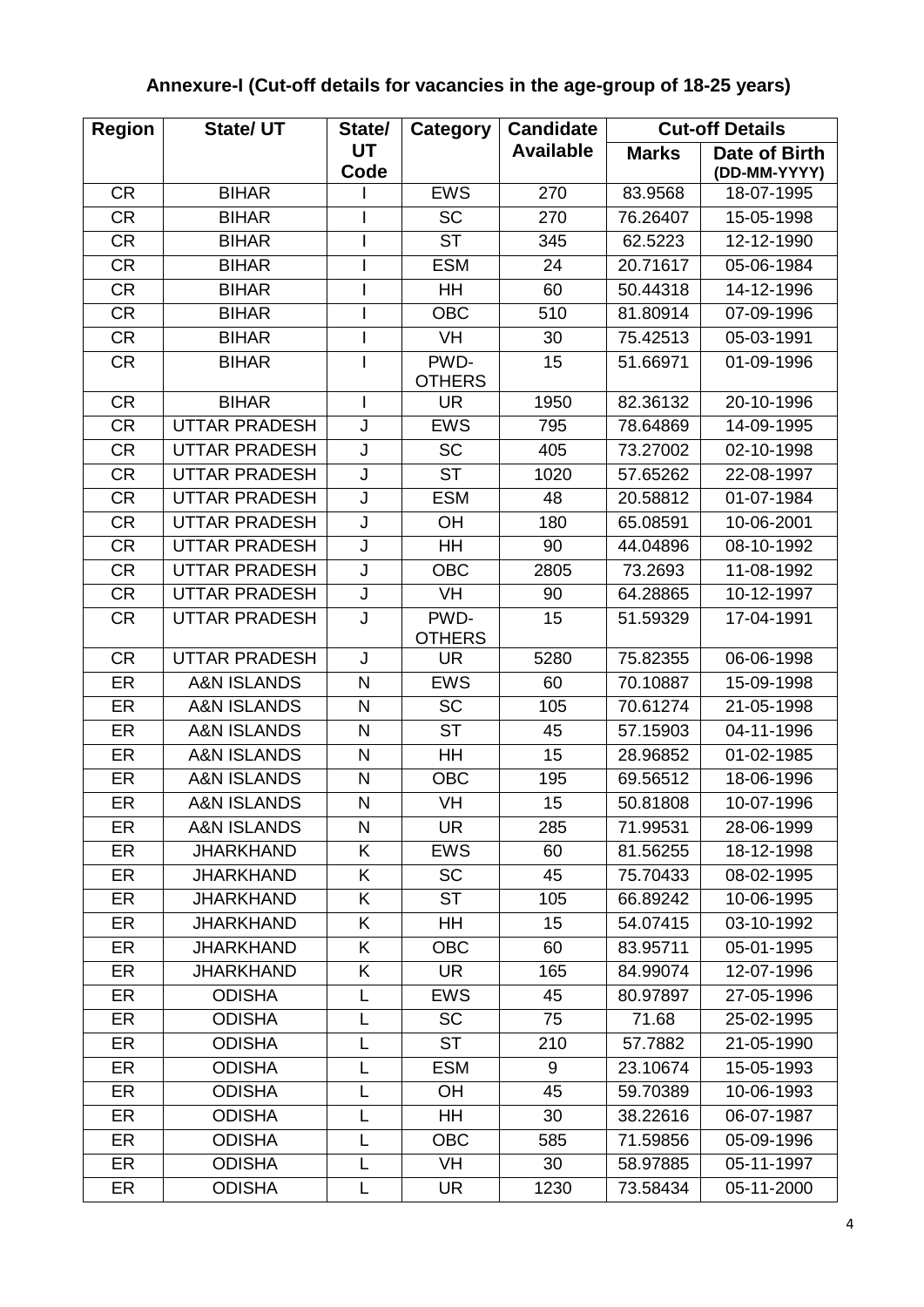| ER         | <b>WEST BENGAL</b>              | M              | <b>EWS</b>      | 1485           | 70.28906 | 07-11-1995 |
|------------|---------------------------------|----------------|-----------------|----------------|----------|------------|
| ER         | <b>WEST BENGAL</b>              | M              | $\overline{SC}$ | 750            | 71.90743 | 14-08-1996 |
| ER         | <b>WEST BENGAL</b>              | M              | <b>ST</b>       | 690            | 56.75803 | 04-05-1996 |
| ER         | <b>WEST BENGAL</b>              | M              | <b>ESM</b>      | 18             | 20.97725 | 03-02-1975 |
| ER         | <b>WEST BENGAL</b>              | M              | OH              | 120            | 59.88599 | 13-08-1994 |
| ER         | <b>WEST BENGAL</b>              | M              | HH              | 120            | 39.99556 | 19-07-1996 |
| ER         | <b>WEST BENGAL</b>              | M              | <b>OBC</b>      | 3270           | 70.24935 | 08-07-1996 |
| ER         | <b>WEST BENGAL</b>              | M              | VH              | 120            | 52.67109 | 11-10-1998 |
| ER         | <b>WEST BENGAL</b>              | M              | PWD-            | 60             | 34.6343  | 14-03-1998 |
|            |                                 |                | <b>OTHERS</b>   |                |          |            |
| ER         | <b>WEST BENGAL</b>              | M              | UR.             | 3375           | 75.25511 | 06-11-1999 |
| <b>KKR</b> | <b>KARNATAKA</b>                | 6              | <b>EWS</b>      | 105            | 75.70132 | 20-07-1996 |
| <b>KKR</b> | <b>KARNATAKA</b>                | 6              | <b>SC</b>       | 75             | 72.46556 | 31-07-1990 |
| <b>KKR</b> | <b>KARNATAKA</b>                | 6              | <b>ST</b>       | 390            | 55.53327 | 08-11-1997 |
| <b>KKR</b> | <b>KARNATAKA</b>                | 6              | <b>ESM</b>      | $\overline{2}$ | 25.29678 | 15-01-1986 |
| <b>KKR</b> | <b>KARNATAKA</b>                | 6              | <b>OH</b>       | 30             | 59.32158 | 10-02-1994 |
| <b>KKR</b> | <b>KARNATAKA</b>                | 6              | HH              | 15             | 33.39524 | 03-05-1992 |
| <b>KKR</b> | <b>KARNATAKA</b>                | 6              | <b>OBC</b>      | 75             | 79.14262 | 06-10-1992 |
| <b>KKR</b> | <b>KARNATAKA</b>                | 6              | PWD-            | 15             | 30.2863  | 15-01-1996 |
|            |                                 |                | <b>OTHERS</b>   |                |          |            |
| <b>KKR</b> | <b>KARNATAKA</b>                | 6              | UR              | 525            | 75.27146 | 12-05-1995 |
| <b>KKR</b> | <b>KERALA</b>                   | $\overline{7}$ | <b>EWS</b>      | 75             | 75.33376 | 10-11-1994 |
| <b>KKR</b> | <b>KERALA</b>                   | $\overline{7}$ | <b>SC</b>       | 120            | 70.12346 | 30-05-1995 |
| <b>KKR</b> | <b>KERALA</b>                   | $\overline{7}$ | <b>ST</b>       | 45             | 57.66536 | 16-10-1991 |
| <b>KKR</b> | <b>KERALA</b>                   | $\overline{7}$ | <b>ESM</b>      | 11             | 20.65017 | 30-05-1968 |
| <b>KKR</b> | <b>KERALA</b>                   | $\overline{7}$ | <b>HH</b>       | 15             | 40.08021 | 09-09-1996 |
| <b>KKR</b> | <b>KERALA</b>                   | $\overline{7}$ | <b>OBC</b>      | 225            | 80.03312 | 15-09-1994 |
| <b>KKR</b> | <b>KERALA</b>                   | $\overline{7}$ | <b>UR</b>       | 345            | 81.41389 | 20-02-1996 |
| <b>MPR</b> | <b>CHHATTISGARH</b>             | W              | <b>EWS</b>      | 30             | 73.95774 | 23-01-1998 |
| <b>MPR</b> | <b>CHHATTISGARH</b>             | W              | SC              | 15             | 71.51835 | 19-06-1996 |
| <b>MPR</b> | <b>CHHATTISGARH</b>             | W              | <b>ST</b>       | 30             | 61.45876 | 04-10-1997 |
| <b>MPR</b> | <b>CHHATTISGARH</b>             | W              | <b>OBC</b>      | 105            | 72.83796 | 06-03-1998 |
| <b>MPR</b> | <b>CHHATTISGARH</b>             | W              | <b>UR</b>       | 135            | 75.17623 | 16-09-1994 |
| <b>MPR</b> | <b>MADHYA</b><br><b>PRADESH</b> | Y              | <b>EWS</b>      | 75             | 81.0081  | 05-06-1998 |
| <b>MPR</b> | <b>MADHYA</b><br><b>PRADESH</b> | $\overline{Y}$ | <b>SC</b>       | 90             | 72.76914 | 18-10-1995 |
| <b>MPR</b> | <b>MADHYA</b><br><b>PRADESH</b> | Y              | <b>ST</b>       | 225            | 61.67141 | 15-08-1995 |
| <b>MPR</b> | <b>MADHYA</b><br><b>PRADESH</b> | Y              | OH              | 30             | 64.13908 | 28-12-1986 |
| <b>MPR</b> | <b>MADHYA</b><br><b>PRADESH</b> | Y              | <b>HH</b>       | 15             | 47.66718 | 25-03-1992 |
| <b>MPR</b> | <b>MADHYA</b><br><b>PRADESH</b> | Y              | <b>OBC</b>      | 120            | 79.21103 | 13-10-1997 |
| <b>MPR</b> | <b>MADHYA</b><br><b>PRADESH</b> | Y              | <b>VH</b>       | 15             | 63.78862 | 25-10-1996 |
| <b>MPR</b> | <b>MADHYA</b><br><b>PRADESH</b> | Y              | <b>UR</b>       | 420            | 80.4662  | 12-12-1997 |
| <b>NER</b> | <b>ASSAM</b>                    | Q              | <b>EWS</b>      | 105            | 70.07348 | 08-03-1995 |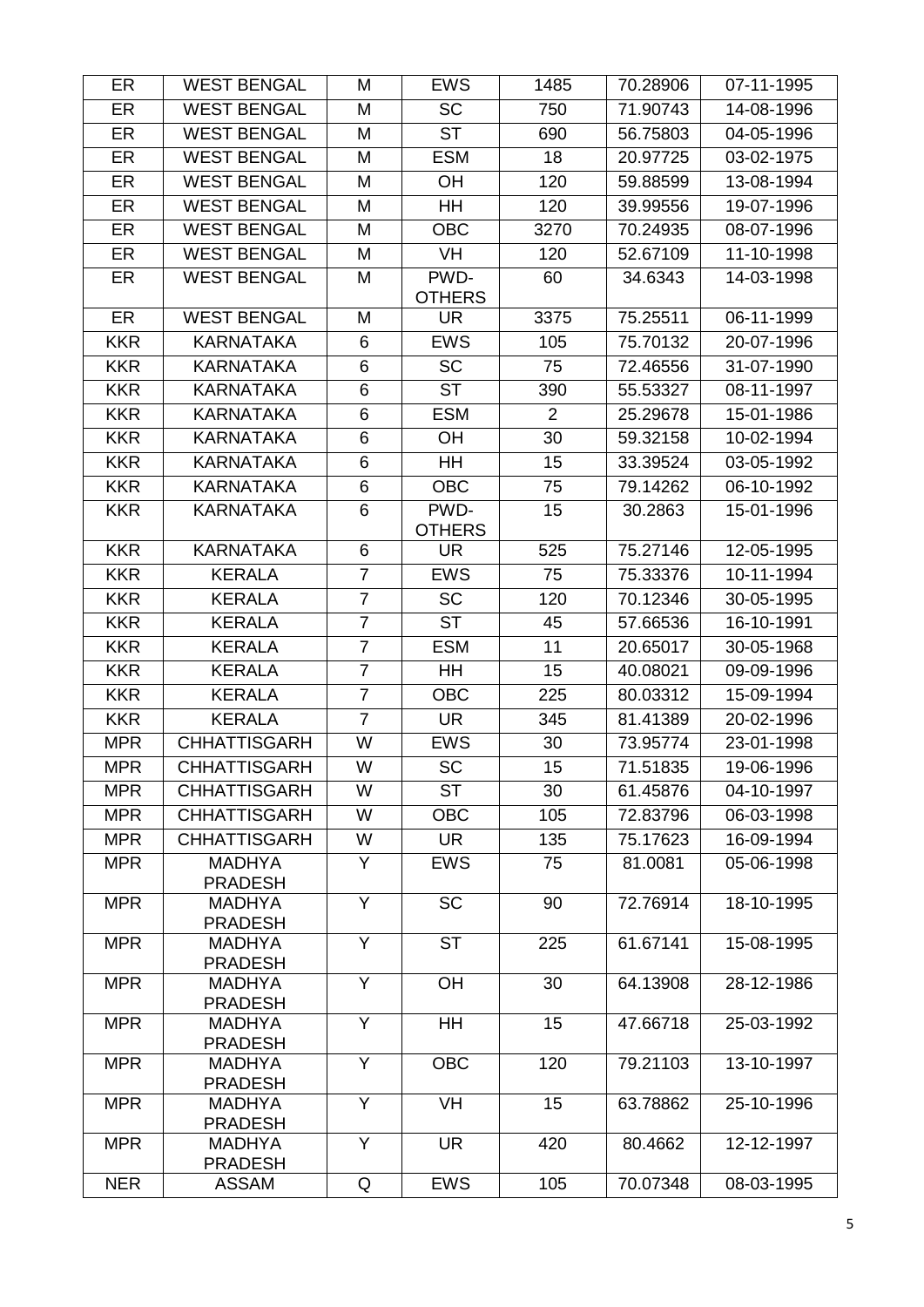| <b>NER</b> | <b>ASSAM</b>       | Q                       | <b>SC</b>              | 255  | 69.8576  | 21-01-1990 |
|------------|--------------------|-------------------------|------------------------|------|----------|------------|
| <b>NER</b> | <b>ASSAM</b>       | Q                       | $\overline{\text{ST}}$ | 60   | 61.38478 | 02-03-1990 |
| <b>NER</b> | <b>ASSAM</b>       | Q                       | <b>ESM</b>             | 1    | 28.89628 | 15-03-1995 |
| <b>NER</b> | <b>ASSAM</b>       | Q                       | <b>OH</b>              | 30   | 58.75061 | 15-05-1995 |
| <b>NER</b> | <b>ASSAM</b>       | Q                       | HH                     | 15   | 36.66734 | 03-06-1998 |
| <b>NER</b> | <b>ASSAM</b>       | Q                       | <b>OBC</b>             | 540  | 69.24833 | 05-10-1995 |
| <b>NER</b> | <b>ASSAM</b>       | Q                       | VH                     | 15   | 50.70545 | 16-02-1996 |
| <b>NER</b> | <b>ASSAM</b>       | Q                       | PWD-                   | 15   | 34.08277 | 05-02-1998 |
|            |                    |                         | <b>OTHERS</b>          |      |          |            |
| <b>NER</b> | <b>ASSAM</b>       | Q                       | <b>UR</b>              | 600  | 71.34438 | 10-02-1996 |
| <b>NER</b> | <b>MEGHALAYA</b>   | $\mathsf S$             | <b>EWS</b>             | 45   | 69.91542 | 16-08-1996 |
| <b>NER</b> | <b>MEGHALAYA</b>   | $\overline{S}$          | <b>SC</b>              | 45   | 69.67156 | 04-12-1989 |
| <b>NER</b> | <b>MEGHALAYA</b>   | ${\mathsf S}$           | HH                     | 15   | 28.77347 | 08-11-1986 |
| <b>NER</b> | <b>MEGHALAYA</b>   | $\overline{\mathsf{s}}$ | <b>OBC</b>             | 195  | 69.07396 | 04-02-1995 |
| <b>NER</b> | <b>MEGHALAYA</b>   | $\overline{S}$          | <b>VH</b>              | 15   | 50.03767 | 15-06-1997 |
| <b>NER</b> | <b>MEGHALAYA</b>   | $\overline{S}$          | <b>UR</b>              | 225  | 70.85914 | 20-05-1997 |
| <b>NER</b> | <b>NAGALAND</b>    | U                       | <b>EWS</b>             | 60   | 69.59548 | 23-02-1996 |
| <b>NER</b> | <b>NAGALAND</b>    | U                       | <b>SC</b>              | 75   | 69.34835 | 14-08-1991 |
| <b>NER</b> | <b>NAGALAND</b>    | U                       | <b>ST</b>              | 45   | 62.23161 | 18-12-1995 |
| <b>NER</b> | <b>NAGALAND</b>    | U                       | <b>OBC</b>             | 90   | 69.0495  | 15-03-1994 |
| <b>NER</b> | <b>NAGALAND</b>    | U                       | PWD-<br><b>OTHERS</b>  | 15   | 32.3133  | 13-12-1997 |
| <b>NER</b> | <b>NAGALAND</b>    | U                       | <b>UR</b>              | 150  | 70.43627 | 17-01-1996 |
| <b>NER</b> | <b>TRIPURA</b>     | V                       | <b>EWS</b>             | 30   | 69.56476 | 20-01-1997 |
| <b>NER</b> | <b>TRIPURA</b>     | $\vee$                  | <b>ST</b>              | 15   | 59.88511 | 08-02-1996 |
| <b>NER</b> | <b>TRIPURA</b>     | $\vee$                  | <b>OBC</b>             | 45   | 69.24224 | 29-09-1994 |
| <b>NER</b> | <b>TRIPURA</b>     | $\vee$                  | <b>UR</b>              | 120  | 71.04735 | 25-03-2000 |
| <b>NR</b>  | <b>DELHI</b>       | F                       | <b>EWS</b>             | 1755 | 75.03822 | 20-12-1995 |
| <b>NR</b>  | <b>DELHI</b>       | $\overline{F}$          | <b>SC</b>              | 585  | 74.82936 | 01-01-1993 |
| <b>NR</b>  | <b>DELHI</b>       | F                       | ST                     | 1290 | 65.51915 | 12-05-1994 |
| NR.        | <b>DELHI</b>       | F                       | <b>ESM</b>             | 34   | 20.10277 | 19-09-1978 |
| <b>NR</b>  | <b>DELHI</b>       | F                       | OH                     | 345  | 60.46229 | 08-07-1992 |
| <b>NR</b>  | <b>DELHI</b>       | F                       | HH                     | 270  | 32.11863 | 18-06-1990 |
| <b>NR</b>  | <b>DELHI</b>       | F                       | <b>OBC</b>             | 6375 | 70.86751 | 05-06-1998 |
| <b>NR</b>  | <b>DELHI</b>       | F                       | VH                     | 225  | 57.53797 | 09-12-1994 |
| <b>NR</b>  | <b>DELHI</b>       | F                       | PWD-<br><b>OTHERS</b>  | 75   | 38.6278  | 26-02-2000 |
| <b>NR</b>  | <b>DELHI</b>       | F                       | UR.                    | 8655 | 75.56301 | 03-03-2000 |
| <b>NR</b>  | <b>RAJASTHAN</b>   | G                       | <b>EWS</b>             | 75   | 85.0636  | 10-06-1995 |
| <b>NR</b>  | <b>RAJASTHAN</b>   | G                       | <b>SC</b>              | 165  | 76.34463 | 05-06-1992 |
| <b>NR</b>  | <b>RAJASTHAN</b>   | G                       | <b>ST</b>              | 195  | 80.26369 | 01-07-1992 |
| <b>NR</b>  | <b>RAJASTHAN</b>   | G                       | <b>ESM</b>             | 34   | 20.23979 | 07-08-1982 |
| <b>NR</b>  | <b>RAJASTHAN</b>   | G                       | <b>OH</b>              | 15   | 69.53928 | 11-05-1993 |
| <b>NR</b>  | <b>RAJASTHAN</b>   | G                       | <b>HH</b>              | 15   | 37.44675 | 10-11-1997 |
| <b>NR</b>  | <b>RAJASTHAN</b>   | G                       | <b>OBC</b>             | 510  | 79.77806 | 15-07-1996 |
| <b>NR</b>  | <b>RAJASTHAN</b>   | G                       | VH                     | 15   | 63.76763 | 02-11-1999 |
| <b>NR</b>  | <b>RAJASTHAN</b>   | G                       | UR.                    | 585  | 84.45311 | 07-04-1997 |
| <b>NR</b>  | <b>UTTARAKHAND</b> | H                       | <b>EWS</b>             | 285  | 72.98927 | 02-05-2001 |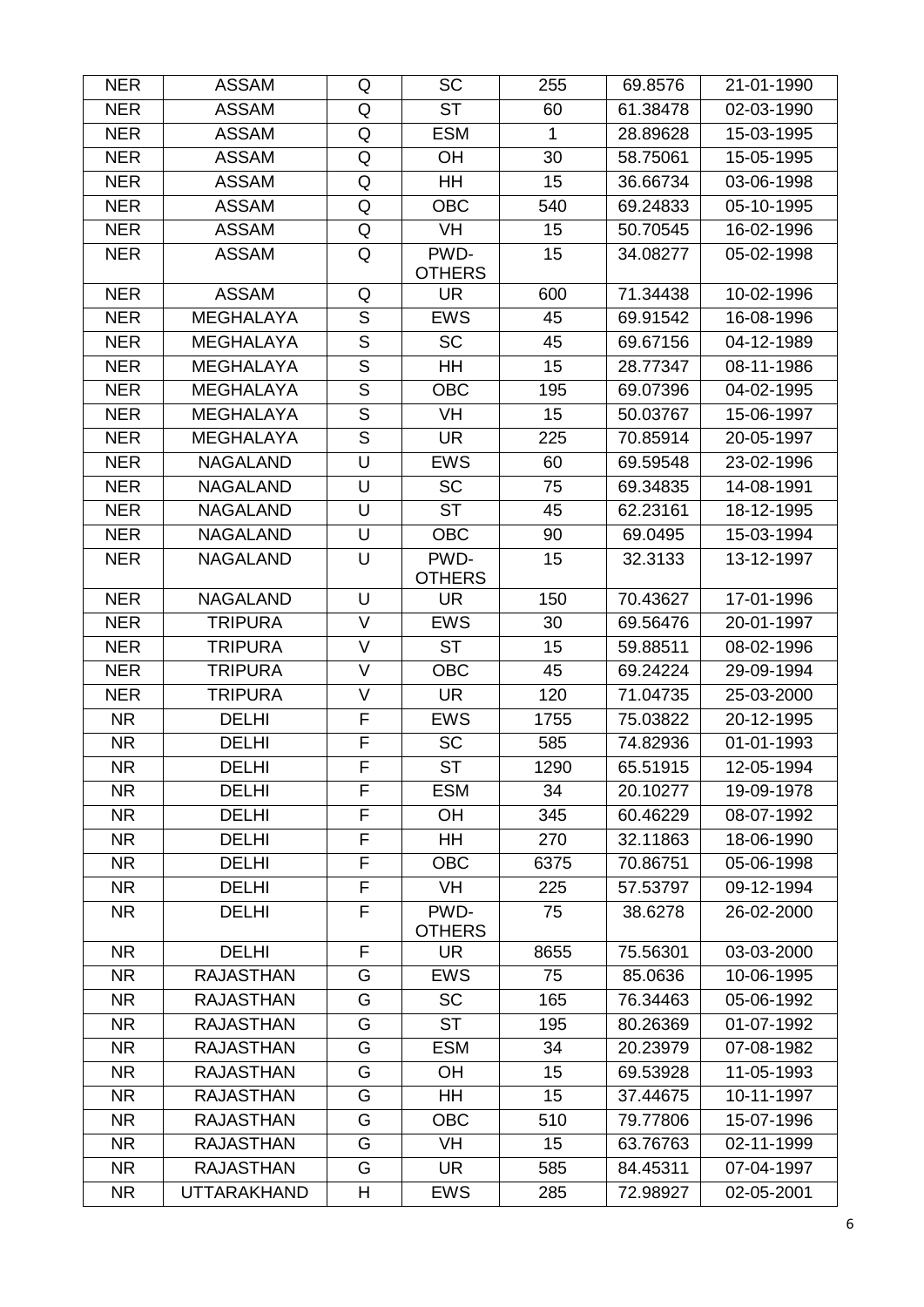| <b>NR</b>  | <b>UTTARAKHAND</b>                  | H              | <b>SC</b>              | 195            | 71.68752 | 10-01-1996 |
|------------|-------------------------------------|----------------|------------------------|----------------|----------|------------|
| <b>NR</b>  | <b>UTTARAKHAND</b>                  | H              | $\overline{\text{ST}}$ | 225            | 60.92299 | 28-06-1995 |
| <b>NR</b>  | <b>UTTARAKHAND</b>                  | H              | <b>ESM</b>             | 15             | 25.15692 | 11-01-1982 |
| <b>NR</b>  | <b>UTTARAKHAND</b>                  | H              | <b>OH</b>              | 30             | 61.93971 | 16-11-1995 |
| <b>NR</b>  | <b>UTTARAKHAND</b>                  | H              | <b>HH</b>              | 45             | 30.24524 | 10-06-1986 |
| <b>NR</b>  | <b>UTTARAKHAND</b>                  | H              | <b>OBC</b>             | 825            | 69.62224 | 26-12-1998 |
| <b>NR</b>  | <b>UTTARAKHAND</b>                  | H              | <b>VH</b>              | 45             | 53.4203  | 29-08-1996 |
| <b>NR</b>  | <b>UTTARAKHAND</b>                  | Н              | <b>UR</b>              | 1290           | 72.62972 | 01-07-2000 |
| <b>NWR</b> | <b>CHANDIGARH</b>                   | A              | <b>EWS</b>             | 45             | 87.1618  | 06-11-1996 |
| <b>NWR</b> | <b>CHANDIGARH</b>                   | A              | <b>SC</b>              | 15             | 89.99595 | 31-10-1992 |
| <b>NWR</b> | <b>CHANDIGARH</b>                   | A              | <b>ST</b>              | 30             | 76.41723 | 07-12-2000 |
| <b>NWR</b> | <b>CHANDIGARH</b>                   | A              | OH                     | 15             | 70.71688 | 30-09-1992 |
| <b>NWR</b> | <b>CHANDIGARH</b>                   | A              | <b>OBC</b>             | 180            | 81.0081  | 07-11-1996 |
| <b>NWR</b> | <b>CHANDIGARH</b>                   | A              | VH                     | 15             | 69.62123 | 15-04-1988 |
| <b>NWR</b> | <b>CHANDIGARH</b>                   | A              | <b>UR</b>              | 240            | 90.08735 | 01-09-1994 |
| <b>NWR</b> | <b>HIMACHAL</b><br><b>PRADESH</b>   | D              | <b>ST</b>              | 15             | 70.68394 | 07-08-1994 |
| <b>NWR</b> | JAMMU AND<br><b>KASHMIR</b>         | B              | <b>ST</b>              | 15             | 71.99527 | 16-05-1990 |
| <b>NWR</b> | <b>JAMMU AND</b><br><b>KASHMIR</b>  | B              | <b>OBC</b>             | 45             | 78.73293 | 17-05-1999 |
| <b>NWR</b> | <b>JAMMU AND</b><br><b>KASHMIR</b>  | B              | <b>UR</b>              | 120            | 81.52506 | 16-01-1999 |
| <b>NWR</b> | <b>PUNJAB</b>                       | E              | <b>ESM</b>             | 5              | 20.55314 | 10-02-1978 |
| <b>NWR</b> | <b>PUNJAB</b>                       | E              | <b>OBC</b>             | 30             | 81.38606 | 10-08-1996 |
| <b>NWR</b> | <b>PUNJAB</b>                       | E              | <b>UR</b>              | 30             | 89.66431 | 16-08-1998 |
| <b>SR</b>  | <b>ANDHRA</b><br><b>PRADESH</b>     | 3              | <b>SC</b>              | 15             | 82.17379 | 18-11-1995 |
| <b>SR</b>  | <b>ANDHRA</b><br><b>PRADESH</b>     | 3              | <b>ESM</b>             | 15             | 21.02596 | 30-08-1977 |
| <b>SR</b>  | <b>ANDHRA</b><br><b>PRADESH</b>     | 3              | <b>OBC</b>             | 15             | 87.87823 | 08-06-1994 |
| <b>SR</b>  | <b>ANDHRA</b><br><b>PRADESH</b>     | 3              | <b>UR</b>              | 45             | 87.54026 | 14-04-1996 |
| <b>SR</b>  | <b>TELANGANA</b>                    | $\overline{4}$ | <b>EWS</b>             | 15             | 84.80132 | 20-08-1996 |
| <b>SR</b>  | <b>TELANGANA</b>                    | 4              | <b>SC</b>              | 60             | 76.99543 | 01-10-1989 |
| <b>SR</b>  | <b>TELANGANA</b>                    | 4              | <b>ST</b>              | 15             | 79.03125 | 31-08-1994 |
| <b>SR</b>  | <b>TELANGANA</b>                    | 4              | <b>OH</b>              | 15             | 70.93117 | 18-06-1982 |
| <b>SR</b>  | <b>TELANGANA</b>                    | 4              | <b>OBC</b>             | 30             | 84.80132 | 16-06-1993 |
| <b>SR</b>  | <b>TELANGANA</b>                    | 4              | <b>UR</b>              | 105            | 84.45158 | 06-08-1994 |
| <b>SR</b>  | <b>PUDUCHERRY</b><br>AND TAMIL NADU | 5              | <b>EWS</b>             | 360            | 69.18202 | 26-05-1996 |
| <b>SR</b>  | <b>PUDUCHERRY</b><br>AND TAMIL NADU | 5              | <b>SC</b>              | 660            | 66.03877 | 09-01-1990 |
| <b>SR</b>  | <b>PUDUCHERRY</b><br>AND TAMIL NADU | 5              | <b>ST</b>              | 60             | 60.67194 | 08-08-1995 |
| <b>SR</b>  | <b>PUDUCHERRY</b><br>AND TAMIL NADU | 5              | <b>ESM</b>             | $\overline{2}$ | 20.05485 | 02-05-1982 |
| <b>SR</b>  | <b>PUDUCHERRY</b><br>AND TAMIL NADU | 5              | OH                     | 30             | 59.10961 | 23-09-1990 |
| <b>SR</b>  | <b>PUDUCHERRY</b>                   | 5              | HH                     | 30             | 31.15799 | 17-04-1993 |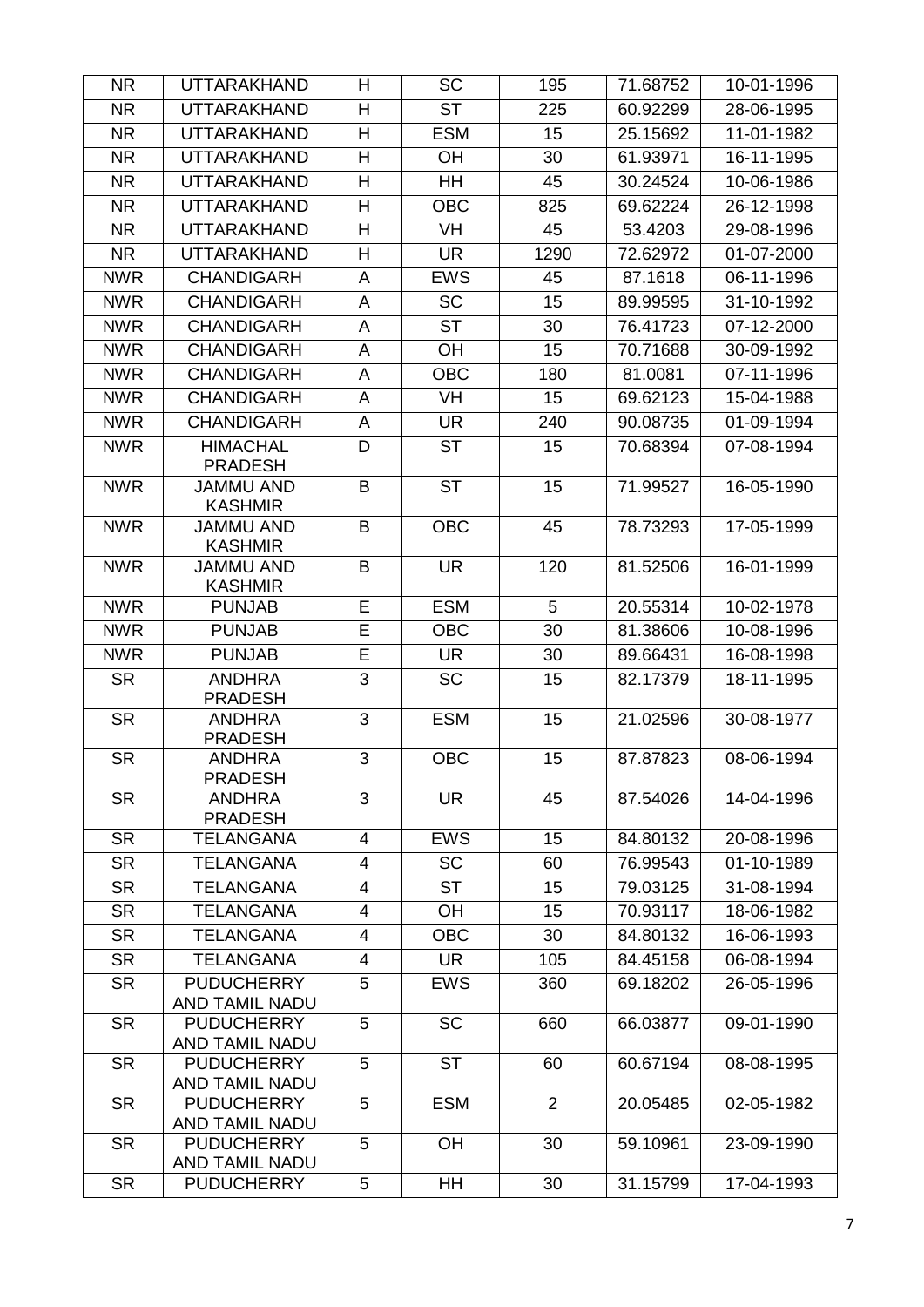|           | AND TAMIL NADU               |                |                        |       |          |            |
|-----------|------------------------------|----------------|------------------------|-------|----------|------------|
| <b>SR</b> | <b>PUDUCHERRY</b>            | $\overline{5}$ | <b>OBC</b>             | 1020  | 71.12419 | 30-05-1995 |
|           | <b>AND TAMIL NADU</b>        |                |                        |       |          |            |
| <b>SR</b> | <b>PUDUCHERRY</b>            | 5              | VH                     | 30    | 55.78806 | 05-12-1988 |
|           | AND TAMIL NADU               |                |                        |       |          |            |
| <b>SR</b> | <b>PUDUCHERRY</b>            | 5              | PWD-                   | 45    | 30.20946 | 22-03-1995 |
|           | AND TAMIL NADU               |                | <b>OTHERS</b>          |       |          |            |
| <b>SR</b> | <b>PUDUCHERRY</b>            | 5              | <b>UR</b>              | 1710  | 72.57797 | 15-08-1995 |
|           | AND TAMIL NADU               |                |                        |       |          |            |
| <b>WR</b> | DAMAN, DIU AND<br><b>GOA</b> | Z              | <b>OBC</b>             | 30    | 75.77225 | 06-09-2000 |
| <b>WR</b> | DAMAN, DIU AND               | Z              | <b>UR</b>              | 75    | 76.90524 | 25-09-1995 |
|           | <b>GOA</b>                   |                |                        |       |          |            |
| <b>WR</b> | GUJARAT,                     | 1              | <b>EWS</b>             | 120   | 75.55934 | 21-01-1998 |
|           | <b>DADRA AND</b>             |                |                        |       |          |            |
|           | <b>NAGAR HAVELI</b>          |                |                        |       |          |            |
| <b>WR</b> | GUJARAT,                     | 1              | <b>SC</b>              | 15    | 79.42129 | 09-06-1992 |
|           | <b>DADRA AND</b>             |                |                        |       |          |            |
| <b>WR</b> | <b>NAGAR HAVELI</b>          | 1              | $\overline{\text{ST}}$ | 30    |          |            |
|           | GUJARAT,<br><b>DADRA AND</b> |                |                        |       | 69.0977  | 15-06-1991 |
|           | <b>NAGAR HAVELI</b>          |                |                        |       |          |            |
| <b>WR</b> | GUJARAT,                     | 1              | <b>ESM</b>             | 5     | 20.06861 | 03-11-1986 |
|           | <b>DADRA AND</b>             |                |                        |       |          |            |
|           | <b>NAGAR HAVELI</b>          |                |                        |       |          |            |
| <b>WR</b> | GUJARAT,                     | 1              | OH                     | 15    | 64.86835 | 01-01-1996 |
|           | <b>DADRA AND</b>             |                |                        |       |          |            |
|           | <b>NAGAR HAVELI</b>          |                |                        |       |          |            |
| <b>WR</b> | GUJARAT,<br><b>DADRA AND</b> | 1              | $\overline{H}$         | 15    | 38.37646 | 18-10-1984 |
|           | <b>NAGAR HAVELI</b>          |                |                        |       |          |            |
| <b>WR</b> | GUJARAT,                     | 1              | <b>OBC</b>             | 255   | 74.06524 | 10-05-1998 |
|           | DADRA AND                    |                |                        |       |          |            |
|           | <b>NAGAR HAVELI</b>          |                |                        |       |          |            |
| <b>WR</b> | GUJARAT,                     | 1              | PWD-                   | 15    | 35.92938 | 13-07-1995 |
|           | <b>DADRA AND</b>             |                | <b>OTHERS</b>          |       |          |            |
|           | <b>NAGAR HAVELI</b>          |                |                        |       |          |            |
| <b>WR</b> | GUJARAT,<br>DADRA AND        | 1              | <b>UR</b>              | 360   | 76.7212  | 24-08-1998 |
|           | <b>NAGAR HAVELI</b>          |                |                        |       |          |            |
| <b>WR</b> | <b>MAHARASHTRA</b>           | 2              | <b>EWS</b>             | 525   | 70.44973 | 09-02-1996 |
| <b>WR</b> | <b>MAHARASHTRA</b>           | $\overline{2}$ | <b>SC</b>              | 1815  | 66.19691 | 24-06-1999 |
| <b>WR</b> | <b>MAHARASHTRA</b>           | $\overline{2}$ | <b>ST</b>              | 1530  | 54.90312 | 23-01-1991 |
|           | <b>MAHARASHTRA</b>           | $\overline{2}$ | <b>ESM</b>             | 15    |          |            |
| <b>WR</b> |                              |                |                        |       | 20.1111  | 16-04-1981 |
| <b>WR</b> | <b>MAHARASHTRA</b>           | $\overline{2}$ | <b>OH</b>              | 195   | 56.76522 | 12-03-2000 |
| <b>WR</b> | <b>MAHARASHTRA</b>           | 2              | HH                     | 240   | 22.34182 | 01-03-1991 |
| <b>WR</b> | <b>MAHARASHTRA</b>           | $\overline{2}$ | <b>OBC</b>             | 5235  | 66.77419 | 10-05-1998 |
| <b>WR</b> | <b>MAHARASHTRA</b>           | $\overline{2}$ | <b>VH</b>              | 225   | 46.78744 | 19-12-1994 |
| <b>WR</b> | <b>MAHARASHTRA</b>           | $\overline{2}$ | PWD-<br><b>OTHERS</b>  | 45    | 31.87809 | 16-06-1996 |
| <b>WR</b> | <b>MAHARASHTRA</b>           | $\overline{2}$ | <b>UR</b>              | 10935 | 67.88235 | 05-02-1997 |

**Note-1: Rows corresponding to nil available candidates have not been shown in the table.**

**Note 2: SC, ST, OBC and EWS candidates qualifying at UR Standard are shown in the UR category.**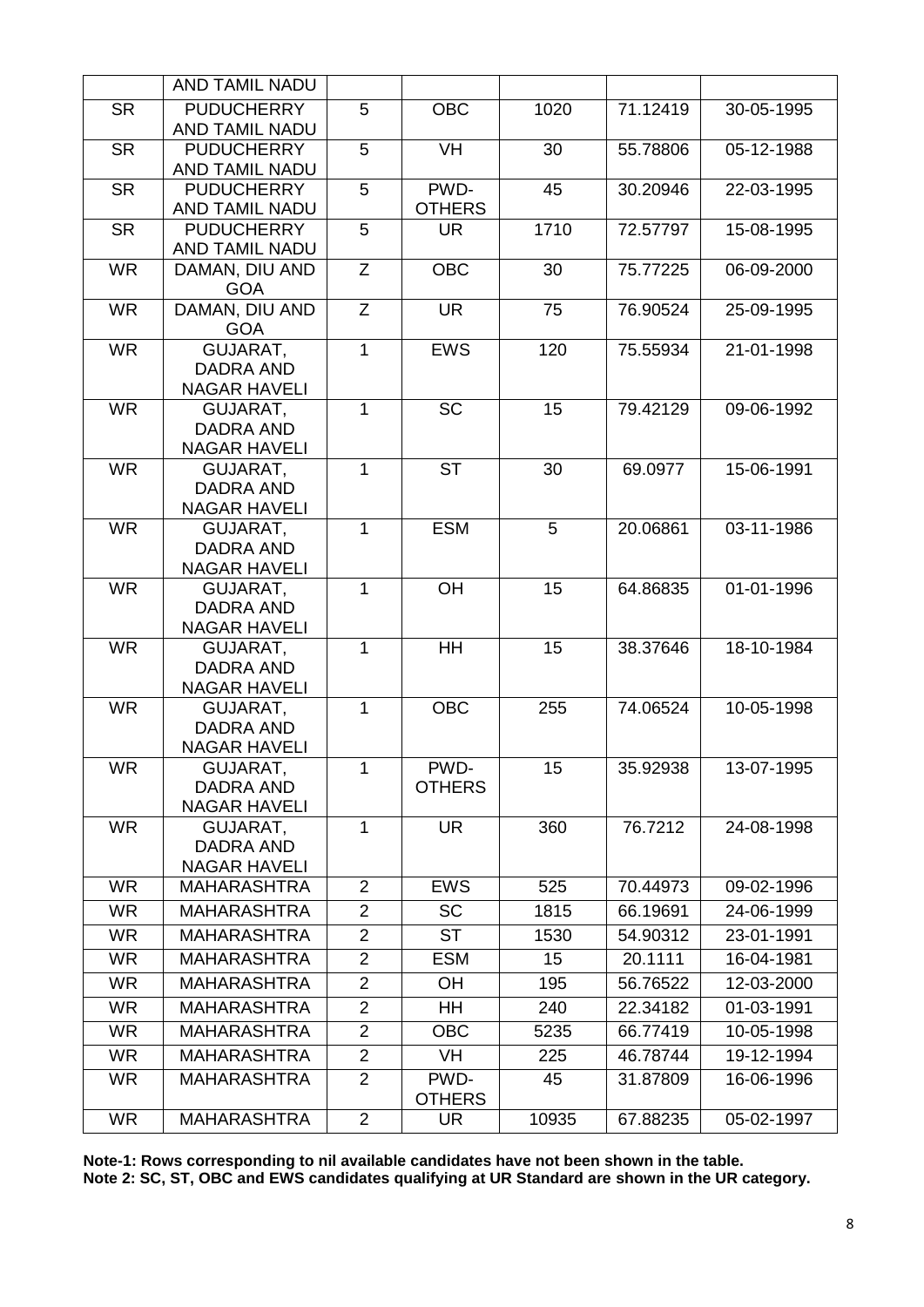# **Annexure-II (Cut-off details for vacancies in the age-group of 18-27 years)**

| <b>Region</b> | <b>State/ UT</b>     | State/         | Category              | <b>Candidate</b> |              | <b>Cut-off Details</b> |
|---------------|----------------------|----------------|-----------------------|------------------|--------------|------------------------|
|               |                      | <b>UT</b>      |                       | <b>Available</b> | <b>Marks</b> | Date of Birth          |
|               |                      | Code           |                       |                  |              | (DD-MM-YYYY)           |
| <b>CR</b>     | <b>BIHAR</b>         |                | <b>EWS</b>            | 105              | 81.78978     | 17-09-1996             |
| <b>CR</b>     | <b>BIHAR</b>         |                | <b>SC</b>             | 90               | 75.62423     | 09-02-1993             |
| <b>CR</b>     | <b>BIHAR</b>         |                | <b>ST</b>             | 75               | 62.19389     | 16-01-1998             |
| <b>CR</b>     | <b>BIHAR</b>         |                | HH                    | 15               | 50.16013     | 06-09-1993             |
| <b>CR</b>     | <b>BIHAR</b>         |                | <b>OBC</b>            | 120              | 81.65299     | 01-10-2000             |
| <b>CR</b>     | <b>BIHAR</b>         | I              | VH                    | 15               | 73.44158     | 03-08-1985             |
| <b>CR</b>     | <b>BIHAR</b>         | I              | PWD-<br><b>OTHERS</b> | 15               | 46.57395     | 04-08-2000             |
| <b>CR</b>     | <b>BIHAR</b>         | I              | <b>UR</b>             | 315              | 81.72343     | 06-03-1993             |
| <b>CR</b>     | <b>UTTAR PRADESH</b> | J              | <b>EWS</b>            | 165              | 76.84347     | 18-10-1993             |
| <b>CR</b>     | <b>UTTAR PRADESH</b> | J              | <b>SC</b>             | 165              | 72.64434     | 15-01-1993             |
| <b>CR</b>     | <b>UTTAR PRADESH</b> | J              | <b>ST</b>             | 120              | 58.82522     | 05-01-1993             |
| <b>CR</b>     | <b>UTTAR PRADESH</b> | J              | <b>ESM</b>            | 1                | 25.28596     | 17-06-1976             |
| <b>CR</b>     | <b>UTTAR PRADESH</b> | J              | OH                    | 45               | 64.84257     | 04-09-1995             |
| <b>CR</b>     | <b>UTTAR PRADESH</b> | J              | <b>OBC</b>            | 225              | 74.90718     | 15-01-1993             |
| CR            | <b>UTTAR PRADESH</b> | J              | PWD-<br><b>OTHERS</b> | 15               | 47.51151     | 12-01-1997             |
| <b>CR</b>     | <b>UTTAR PRADESH</b> | J              | <b>UR</b>             | 780              | 75.55883     | 18-07-1996             |
| ER            | <b>ODISHA</b>        | L              | <b>EWS</b>            | 120              | 73.55939     | 20-04-1996             |
| ER            | <b>ODISHA</b>        | L              | <b>SC</b>             | 60               | 71.65872     | 27-07-1992             |
| ER            | <b>ODISHA</b>        | L              | <b>ST</b>             | 60               | 59.11069     | 30-04-1989             |
| ER            | <b>ODISHA</b>        | L              | OH                    | 15               | 60.39617     | 12-02-1993             |
| ER            | <b>ODISHA</b>        | L              | <b>OBC</b>            | 75               | 76.27953     | 26-10-1993             |
| ER            | <b>ODISHA</b>        | L              | <b>VH</b>             | 15               | 56.21325     | 15-04-1992             |
| ER            | <b>ODISHA</b>        | L              | PWD-<br><b>OTHERS</b> | 15               | 38.36295     | 15-05-2000             |
| ER            | <b>ODISHA</b>        | L              | <b>UR</b>             | 270              | 77.37908     | 25-06-1994             |
| ER            | <b>WEST BENGAL</b>   | Μ              | <b>EWS</b>            | 135              | 77.98331     | 13-01-1993             |
| ER            | <b>WEST BENGAL</b>   | Μ              | <b>SC</b>             | 105              | 73.353       | 29-04-1994             |
| ER            | <b>WEST BENGAL</b>   | M              | <b>ST</b>             | 75               | 60.13283     | 19-09-1993             |
| ER            | <b>WEST BENGAL</b>   | M              | HH                    | 15               | 50.05068     | 11-08-1993             |
| ER            | <b>WEST BENGAL</b>   | M              | <b>OBC</b>            | 150              | 77.7734      | 04-07-1991             |
| ER            | <b>WEST BENGAL</b>   | M              | UR.                   | 465              | 80.60937     | 11-10-1993             |
| <b>KKR</b>    | <b>KARNATAKA</b>     | 6              | <b>EWS</b>            | 30               | 77.45907     | 16-06-1994             |
| <b>KKR</b>    | <b>KARNATAKA</b>     | 6              | <b>SC</b>             | 15               | 73.32941     | 30-04-1994             |
| <b>KKR</b>    | <b>KARNATAKA</b>     | 6              | <b>ST</b>             | 15               | 66.96572     | 14-09-1992             |
| <b>KKR</b>    | <b>KARNATAKA</b>     | 6              | <b>OBC</b>            | 90               | 76.14622     | 29-11-1990             |
| <b>KKR</b>    | <b>KARNATAKA</b>     | 6              | VH                    | 15               | 63.30461     | 01-07-1993             |
| <b>KKR</b>    | <b>KARNATAKA</b>     | 6              | PWD-<br><b>OTHERS</b> | 15               | 30.06064     | 15-12-1986             |
| <b>KKR</b>    | <b>KARNATAKA</b>     | 6              | UR.                   | 270              | 75.70132     | 17-06-1994             |
| <b>KKR</b>    | <b>KERALA</b>        | $\overline{7}$ | <b>EWS</b>            | 15               | 81.14967     | 20-01-1994             |
| <b>KKR</b>    | <b>KERALA</b>        | $\overline{7}$ | <b>SC</b>             | 45               | 70.04895     | 01-12-1993             |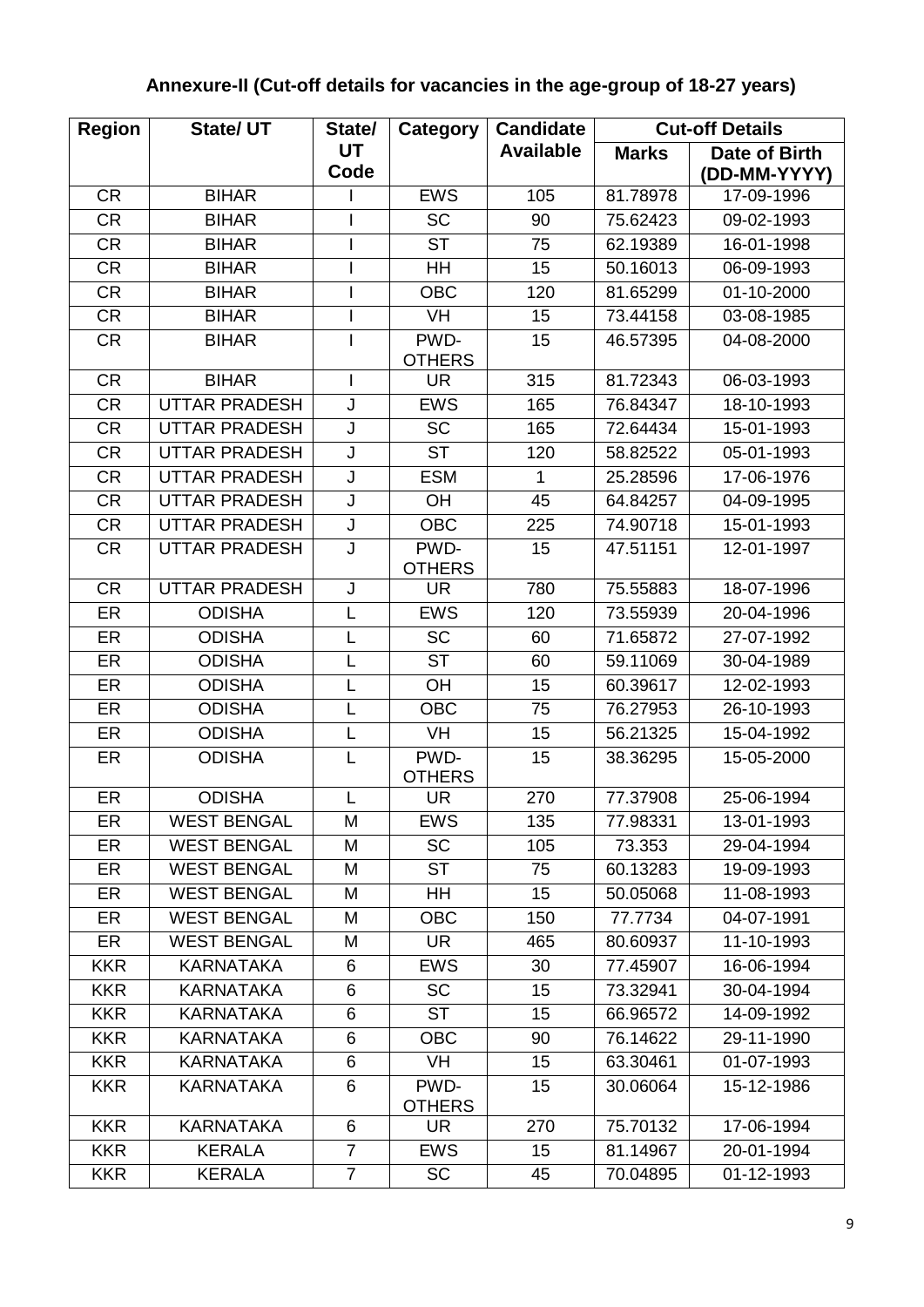| <b>KKR</b> | <b>KERALA</b>                      | $\overline{7}$ | <b>ST</b>                | 45   | 57.66466 | 06-04-1993 |
|------------|------------------------------------|----------------|--------------------------|------|----------|------------|
| <b>KKR</b> | <b>KERALA</b>                      | $\overline{7}$ | OH                       | 15   | 62.22675 | 22-01-1988 |
| <b>KKR</b> | <b>KERALA</b>                      | $\overline{7}$ | <b>OBC</b>               | 135  | 79.30165 | 15-07-1994 |
| <b>KKR</b> | <b>KERALA</b>                      | $\overline{7}$ | <b>UR</b>                | 195  | 80.98144 | 09-06-1998 |
| <b>MPR</b> | <b>CHHATTISGARH</b>                | W              | <b>ST</b>                | 15   | 63.644   | 05-07-1993 |
| <b>MPR</b> | <b>CHHATTISGARH</b>                | W              | <b>OBC</b>               | 15   | 76.93684 | 24-11-1990 |
| <b>MPR</b> | <b>CHHATTISGARH</b>                | W              | <b>UR</b>                | 75   | 75.17623 | 12-07-1993 |
| <b>MPR</b> | <b>MADHYA</b>                      | Y              | <b>EWS</b>               | 240  | 73.61637 | 12-10-1993 |
|            | <b>PRADESH</b>                     |                |                          |      |          |            |
| <b>MPR</b> | <b>MADHYA</b>                      | Y              | $\overline{SC}$          | 330  | 70.66586 | 03-01-1994 |
| <b>MPR</b> | <b>PRADESH</b><br><b>MADHYA</b>    | $\overline{Y}$ | $\overline{\text{ST}}$   | 165  | 60.64064 | 03-02-1994 |
|            | <b>PRADESH</b>                     |                |                          |      |          |            |
| <b>MPR</b> | <b>MADHYA</b>                      | Y              | <b>ESM</b>               | 6    | 25.42668 | 28-07-1981 |
|            | <b>PRADESH</b>                     |                |                          |      |          |            |
| <b>MPR</b> | <b>MADHYA</b>                      | Y              | OH                       | 45   | 59.56541 | 12-07-1994 |
| <b>MPR</b> | <b>PRADESH</b><br><b>MADHYA</b>    | Y              | HH                       | 30   | 36.66734 | 30-12-1987 |
|            | <b>PRADESH</b>                     |                |                          |      |          |            |
| <b>MPR</b> | <b>MADHYA</b>                      | $\overline{Y}$ | <b>OBC</b>               | 915  | 70.19623 | 18-12-1997 |
|            | <b>PRADESH</b>                     |                |                          |      |          |            |
| <b>MPR</b> | <b>MADHYA</b>                      | Y              | <b>VH</b>                | 15   | 60.63045 | 01-01-1995 |
| <b>MPR</b> | <b>PRADESH</b><br><b>MADHYA</b>    | Y              | PWD-                     | 15   | 37.32244 | 08-04-1995 |
|            | <b>PRADESH</b>                     |                | <b>OTHERS</b>            |      |          |            |
| <b>MPR</b> | <b>MADHYA</b>                      | Y              | <b>UR</b>                | 1845 | 72.54791 | 27-11-1995 |
|            | <b>PRADESH</b>                     |                |                          |      |          |            |
| <b>NER</b> | <b>ARUNACHAL</b>                   | P              | <b>EWS</b>               | 15   | 73.27002 | 20-02-1994 |
| <b>NER</b> | <b>PRADESH</b><br><b>ARUNACHAL</b> | P              | <b>SC</b>                | 15   | 71.40275 | 13-04-1989 |
|            | <b>PRADESH</b>                     |                |                          |      |          |            |
| <b>NER</b> | <b>ARUNACHAL</b>                   | P              | <b>OBC</b>               | 15   | 74.6456  | 14-05-1993 |
|            | <b>PRADESH</b>                     |                |                          |      |          |            |
| <b>NER</b> | <b>ARUNACHAL</b>                   | P              | $\overline{\mathsf{UR}}$ | 30   | 76.76813 | 24-01-1995 |
| <b>NER</b> | <b>PRADESH</b><br><b>ASSAM</b>     | Q              | <b>EWS</b>               | 75   | 71.74077 | 23-10-1992 |
| <b>NER</b> | <b>ASSAM</b>                       | Q              | <b>SC</b>                | 60   | 69.8576  | 18-06-1997 |
| <b>NER</b> | <b>ASSAM</b>                       | Q              | <b>ST</b>                | 45   | 60.56939 | 03-10-1999 |
| <b>NER</b> | <b>ASSAM</b>                       | Q              | <b>OH</b>                | 15   | 58.37067 | 20-02-1992 |
| <b>NER</b> | <b>ASSAM</b>                       | Q              | <b>OBC</b>               | 75   | 71.74851 | 19-07-1990 |
| <b>NER</b> | <b>ASSAM</b>                       | Q              | PWD-                     | 15   | 33.25626 | 14-07-1994 |
|            |                                    |                | <b>OTHERS</b>            |      |          |            |
| <b>NER</b> | <b>ASSAM</b>                       | Q              | UR.                      | 330  | 72.73663 | 28-03-1994 |
| <b>NER</b> | <b>MANIPUR</b>                     | R              | <b>UR</b>                | 15   | 79.01526 | 24-11-1999 |
| <b>NER</b> | <b>MEGHALAYA</b>                   | $\mathsf S$    | <b>EWS</b>               | 30   | 71.10651 | 27-12-1993 |
| <b>NER</b> | <b>MEGHALAYA</b>                   | S              | <b>SC</b>                | 15   | 69.70954 | 01-04-1988 |
| <b>NER</b> | <b>MEGHALAYA</b>                   | S              | <b>ST</b>                | 75   | 63.21384 | 02-02-1994 |
| <b>NER</b> | <b>MEGHALAYA</b>                   | $\mathsf S$    | <b>OBC</b>               | 30   | 70.66586 | 25-03-1993 |
| <b>NER</b> | <b>MEGHALAYA</b>                   | $\mathsf S$    | <b>UR</b>                | 105  | 71.9498  | 24-04-1994 |
| <b>NR</b>  | <b>DELHI</b>                       | $\overline{F}$ | <b>EWS</b>               | 660  | 74.18991 | 18-03-1999 |
| <b>NR</b>  | <b>DELHI</b>                       | F              | <b>SC</b>                | 210  | 72.87307 | 20-09-1995 |
| <b>NR</b>  | <b>DELHI</b>                       | F              | <b>ST</b>                | 885  | 62.36752 | 12-01-1997 |
|            |                                    |                |                          |      |          |            |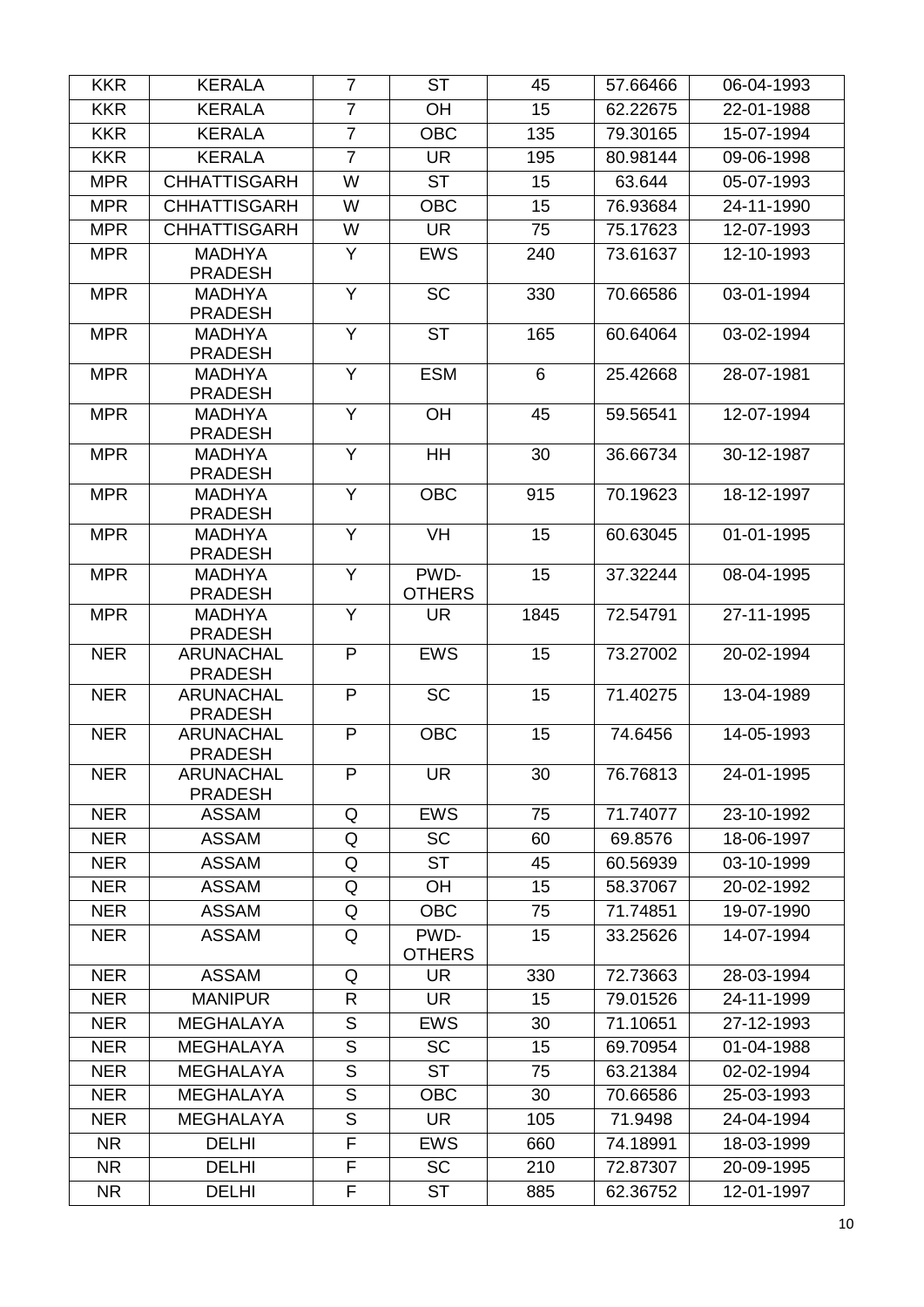| <b>NR</b>  | <b>DELHI</b>                       | F                     | OH                     | 150            | 59.36056 | 15-12-1995 |
|------------|------------------------------------|-----------------------|------------------------|----------------|----------|------------|
| <b>NR</b>  | <b>DELHI</b>                       | $\overline{F}$        | HH                     | 135            | 29.64336 | 02-10-1992 |
| <b>NR</b>  | <b>DELHI</b>                       | F                     | <b>OBC</b>             | 3540           | 69.7963  | 06-08-1999 |
| NR.        | <b>DELHI</b>                       | F                     | VH                     | 105            | 54.91678 | 20-12-1998 |
| <b>NR</b>  | <b>DELHI</b>                       | $\overline{F}$        | <b>UR</b>              | 4035           | 73.28927 | 11-08-1995 |
| <b>NR</b>  | <b>RAJASTHAN</b>                   | G                     | <b>EWS</b>             | 30             | 84.08396 | 09-06-1995 |
| <b>NR</b>  | <b>RAJASTHAN</b>                   | G                     | <b>SC</b>              | 15             | 78.76967 | 07-07-1993 |
| NR.        | <b>RAJASTHAN</b>                   | G                     | <b>ST</b>              | 15             | 84.35684 | 05-01-1988 |
| NR.        | <b>RAJASTHAN</b>                   | G                     | <b>OBC</b>             | 90             | 80.86056 | 07-06-1994 |
| NR.        | <b>RAJASTHAN</b>                   | G                     | <b>UR</b>              | 90             | 85.37106 | 01-07-1994 |
| NR.        | <b>UTTARAKHAND</b>                 | H                     | <b>EWS</b>             | 45             | 73.80608 | 26-08-1993 |
| <b>NR</b>  | <b>UTTARAKHAND</b>                 | H                     | <b>SC</b>              | 30             | 72.31221 | 18-05-1994 |
| <b>NR</b>  | <b>UTTARAKHAND</b>                 | H                     | <b>ST</b>              | 30             | 61.76329 | 22-07-1994 |
| <b>NR</b>  | <b>UTTARAKHAND</b>                 | H                     | <b>OBC</b>             | 75             | 72.9989  | 11-06-1991 |
| <b>NR</b>  | <b>UTTARAKHAND</b>                 | H                     | VH                     | 15             | 53.15498 | 25-10-1996 |
| <b>NR</b>  | <b>UTTARAKHAND</b>                 | Н                     | <b>UR</b>              | 90             | 76.76813 | 25-01-1994 |
| <b>NWR</b> | <b>CHANDIGARH</b>                  | A                     | <b>EWS</b>             | 15             | 86.21668 | 30-08-1994 |
| <b>NWR</b> | <b>CHANDIGARH</b>                  | A                     | <b>SC</b>              | 15             | 89.41777 | 02-05-1997 |
| <b>NWR</b> | <b>CHANDIGARH</b>                  | A                     | <b>ESM</b>             | 15             | 26.76376 | 25-04-1985 |
| <b>NWR</b> | <b>CHANDIGARH</b>                  | A                     | <b>OBC</b>             | 15             | 84.70525 | 30-04-1991 |
| <b>NWR</b> | <b>CHANDIGARH</b>                  | A                     | <b>UR</b>              | 15             | 91.96281 | 06-09-1993 |
| <b>NWR</b> | <b>HARYANA</b>                     | $\mathsf C$           | <b>EWS</b>             | 15             | 96.16227 | 07-08-1998 |
| <b>NWR</b> | <b>HARYANA</b>                     | $\mathsf C$           | <b>SC</b>              | 15             | 95.59577 | 27-04-1998 |
| <b>NWR</b> | <b>HARYANA</b>                     | $\overline{\text{C}}$ | $\overline{\text{ST}}$ | 15             | 75.27146 | 07-05-1988 |
| <b>NWR</b> | <b>HARYANA</b>                     | C                     | <b>ESM</b>             | 15             | 28.23235 | 15-05-1967 |
| <b>NWR</b> | <b>HARYANA</b>                     | $\mathsf C$           | OH                     | 15             | 76.77546 | 07-02-1994 |
| <b>NWR</b> | <b>HARYANA</b>                     | C                     | <b>OBC</b>             | 15             | 95.46365 | 08-07-1999 |
| <b>NWR</b> | <b>HARYANA</b>                     | C                     | UR.                    | 75             | 96.37495 | 01-07-1996 |
| <b>NWR</b> | <b>JAMMU AND</b><br><b>KASHMIR</b> | B                     | <b>EWS</b>             | 15             | 79.28969 | 19-06-1993 |
| <b>NWR</b> | <b>JAMMU AND</b>                   | B                     | <b>SC</b>              | 15             | 78.35344 | 04-02-1994 |
|            | <b>KASHMIR</b>                     |                       |                        |                |          |            |
| <b>NWR</b> | <b>JAMMU AND</b><br><b>KASHMIR</b> | B                     | <b>ST</b>              | 15             | 69.49192 | 15-10-1993 |
| <b>NWR</b> | <b>JAMMU AND</b><br><b>KASHMIR</b> | B                     | <b>ESM</b>             | 5              | 20.15475 | 18-07-1978 |
| <b>NWR</b> | <b>JAMMU AND</b><br><b>KASHMIR</b> | B                     | <b>OBC</b>             | 30             | 78.16414 | 16-06-1992 |
| <b>NWR</b> | JAMMU AND<br><b>KASHMIR</b>        | B                     | PWD-<br><b>OTHERS</b>  | 15             | 40.94568 | 01-01-1994 |
| <b>NWR</b> | <b>JAMMU AND</b>                   | B                     | UR.                    | 60             | 80.32121 | 18-03-1998 |
|            | <b>KASHMIR</b>                     |                       |                        |                |          |            |
| <b>NWR</b> | <b>PUNJAB</b>                      | E                     | <b>OBC</b>             | 15             | 80.77381 | 06-07-1991 |
| <b>NWR</b> | <b>PUNJAB</b>                      | E                     | <b>UR</b>              | 15             | 89.93503 | 27-06-1994 |
| <b>SR</b>  | <b>TELANGANA</b>                   | 4                     | <b>EWS</b>             | 15             | 85.68107 | 07-06-1993 |
| <b>SR</b>  | <b>TELANGANA</b>                   | 4                     | <b>SC</b>              | 30             | 76.71928 | 19-04-1992 |
| <b>SR</b>  | <b>TELANGANA</b>                   | $\overline{4}$        | <b>ST</b>              | 15             | 76.24545 | 05-04-1990 |
| <b>SR</b>  | <b>TELANGANA</b>                   | 4                     | <b>ESM</b>             | $\overline{2}$ | 20.56723 | 04-06-1982 |
| <b>SR</b>  | <b>TELANGANA</b>                   | 4                     | HH                     | 15             | 44.99434 | 03-08-1993 |